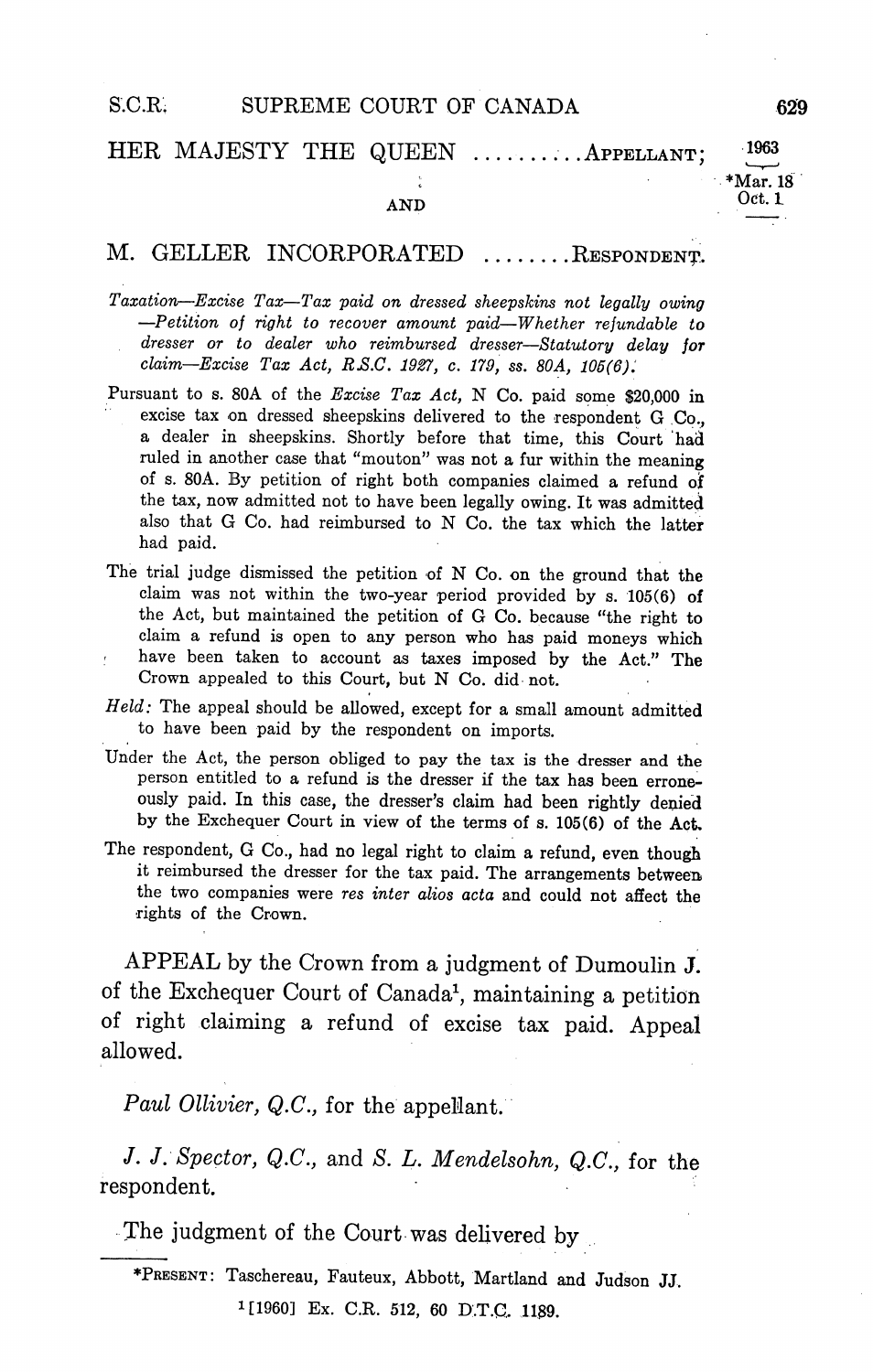$[1963]$ 

1963 TASCHEREAU J.:—Section 80A, c. 179 (R.S.C. 1927 and THE QUEEN amendments) provides that:

M. GELLER 80A. 1. There shall be imposed, levied and collected, an excise tax equal to twenty-five per cent of the current market value of all dressed furs, dyed furs and dressed and dyed furs,-

- (i) imported into Canada, payable by the *importer* or transferee of such goods before they are removed from the custody of the proper customs officer; or
- (ii) dressed, dyed, or dressed and dyed in Canada, payable by the dresser or dyer at the time of delivery by him.

2. Every person liable for taxes under this section shall, in addition to the returns required by subsection one of section one hundred and six of this Act, file each day a true return of the total taxable value and the amount of tax due by him on his deliveries of dressed furs, dyed furs, and dressed and dyed furs for the last preceding business day, under such regulations as may be prescribed by the Minister.

3. The said return shall be filed and the tax paid not later than the first business day following that on which the deliveries were made

The respondent M. Geller Inc. is a dealer in sheepskins, and some of this material was dressed in Canada by Nu Way Lambskin Processors Ltd., both firms operating in the city and district of Montreal

Nu-Way, as dresser was responsible for the payment of the tax under s. 80A, and paid  $$20,011.72$  to Her Majesty the Queen, and on March 8, 1957, the present respondent and Nu-Way filed a Petition of Right claiming from Her Majesty the Queen the sum of \$20,956.74. It is argued that the tax imposed on dressed furs in Canada is illegal because sheepskin is not a fur falling within the meaning of the Act. It is admitted by all parties that M. Geller Inc. reimbursed to Nu-Way the sum of \$20,956.74 paid to Her Majesty the Queen by the latter.

Both Nu-Way and the respondent M. Geller Inc. claimed a refund of the amount paid. The respondent in the present case alleged that it was the only one that was required to pay the tax that it paid the tax through the intermediary of Nu-Way Lambskin and that, having made a demand for refund in writing within two years from the date of pay ment, as required by the Act, it was entitled to such a refund

The learned trial judge<sup>1</sup> dismissed the Petition of Right of-the suppliant Nu-Way Lambskin on the ground that it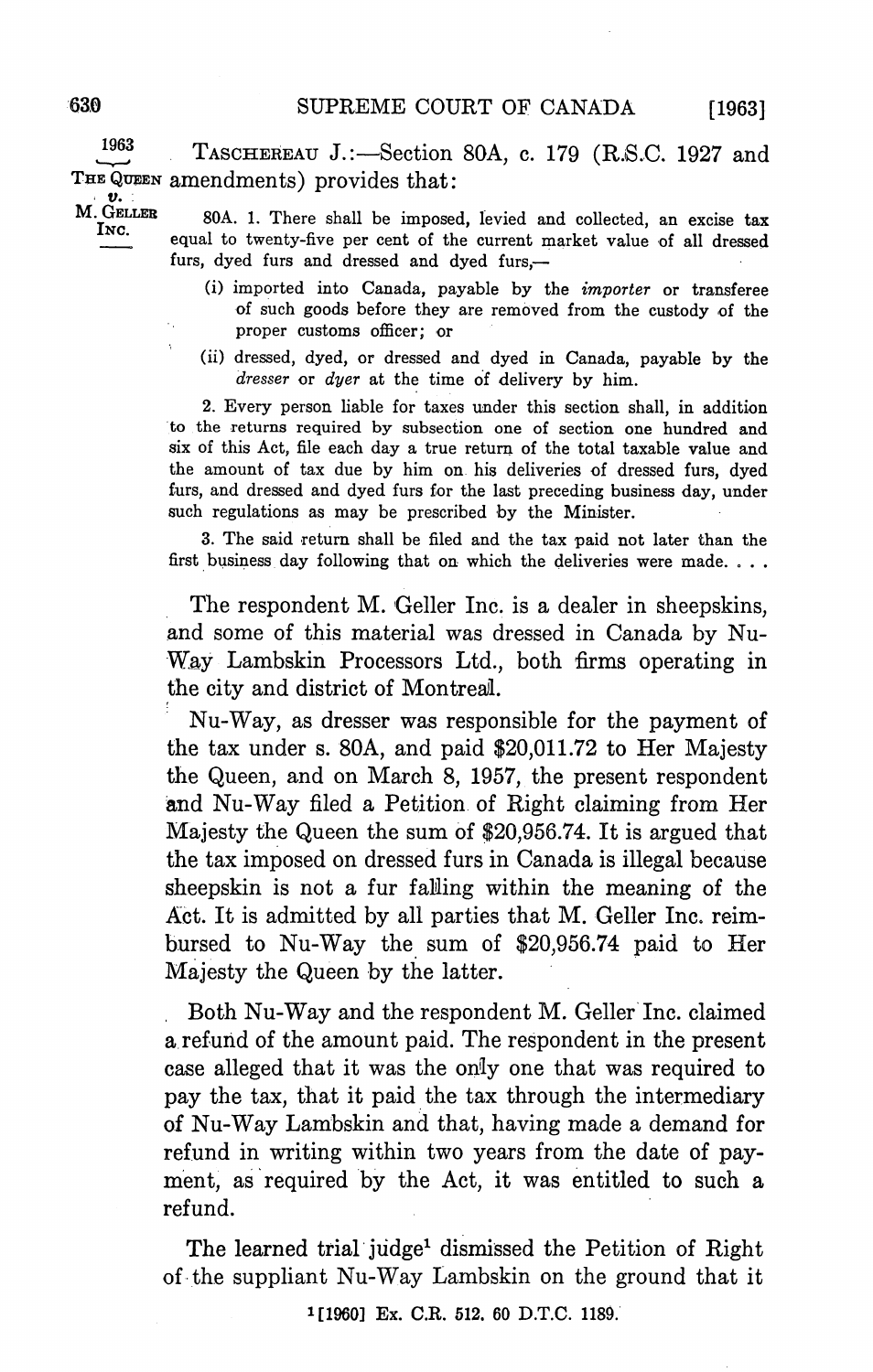1963 failed to apply for a refund within the statutory delay. Section 105(6) provides as follows:<br> $T = QU \times U$ <br>1056) If any parson whether by mistake of law or fect has paid or M. GELLER

105(6) If any person, whether by mistake of law or fact, has paid or overpaid to His Majesty, any moneys which have been taken to account, T<sub>NC</sub> as taxes imposed by this Act, such moneys shall not be refunded unless $T_{\text{aschereau}}$  J. application has been made in writing within two years after such moneys were paid or overpaid

The claim of the respondent however was maintained on the ground that the right to claim a refund is open to any person who has paid moneys which have been taken to account as taxes imposed by the Act and that the evidence established that the respondent is in fact the person who paid the moneys in question to Her Majesty

It is clear and admitted that the said sum of \$20,956.74 was paid as tax and that it was not legally owing as this Court decided in several cases and particularly in Universal Furs Dressers and Dyers Ltd. v. Her Majesty the Queen<sup>1</sup>. In that case it was held by this Court that mouton was not fur and, therefore, not taxable under s. 80A of the  $Excise$ Tax Act. Before this Court Nu-Way did not appeal, and we are concerned therefore only with the appeal of Her Majesty the Queen against the present respondent

have reached the conclusion that this appeal should be allowed and the Petition dismissed in part

The person obliged to pay the tax is the dresser, and the person entitled to a refund is the dresser if the tax has been paid through mistake of law or fact. In the present case, the tax was paid by the dresser Nu-Way and it was the sole person entitled to a refund. This was denied by the Exchequer Court, and rightly in view of the terms of  $s$ . 105, para, 6.

The respondent has no legal right to claim. It is true that M. Geller Inc. reimbursed Nu-Way, but this payment does not give a right of action to the former, which the law denies

The arrangements made between Geller and Nu-Way are of no concern to the appellant. They are "res inter alios acta" and cannot affect the rights of the Crown.

The appeal must therefore be allowed with costs, and the Petition dismissed except as to an amount of \$945.02 It is